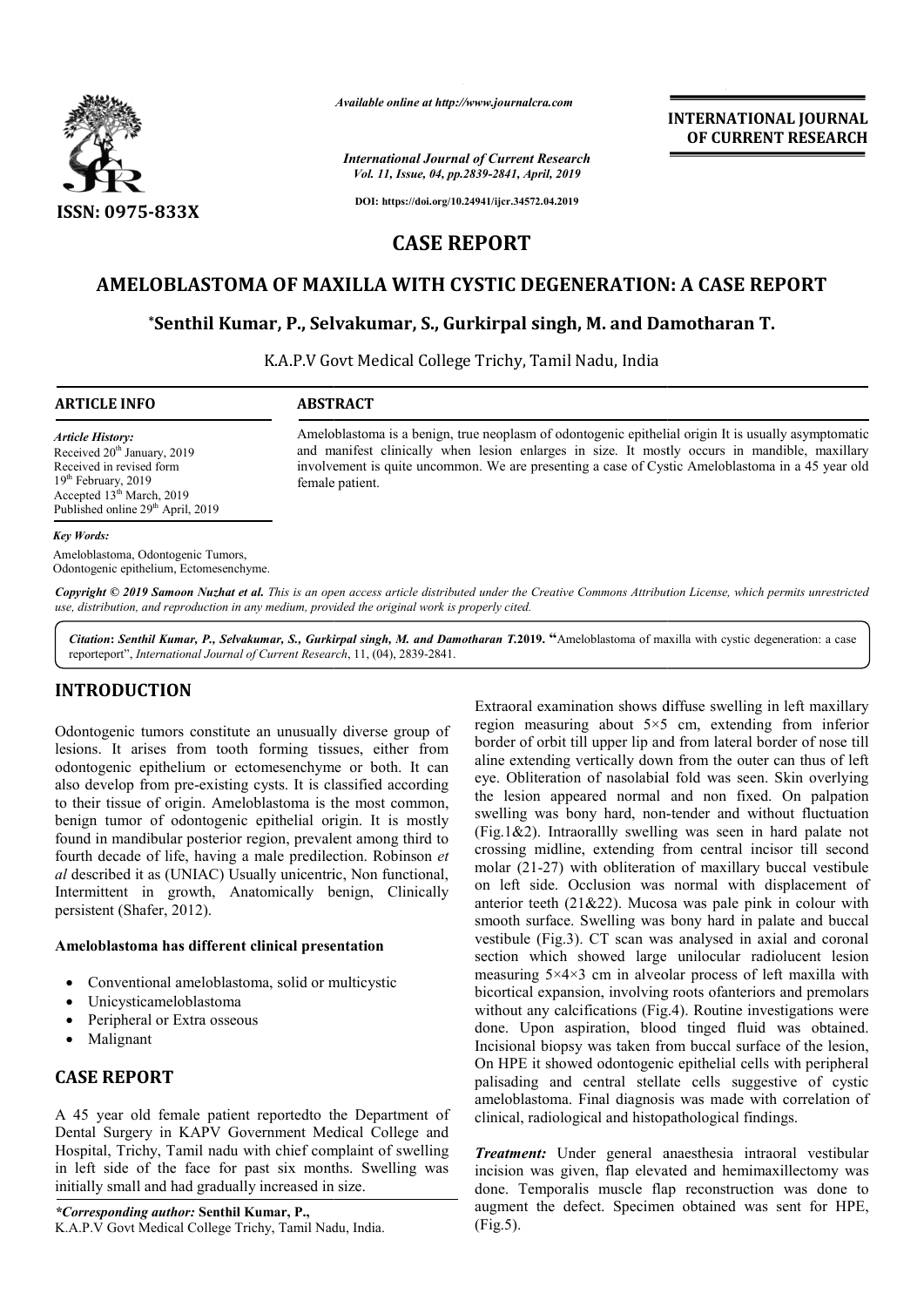

**Figure 1.**



**Figure 2.**



**Figure 3.**





**Figure 4.**



**Figure 5.**



**Figure 6.**



**Figure 7.**